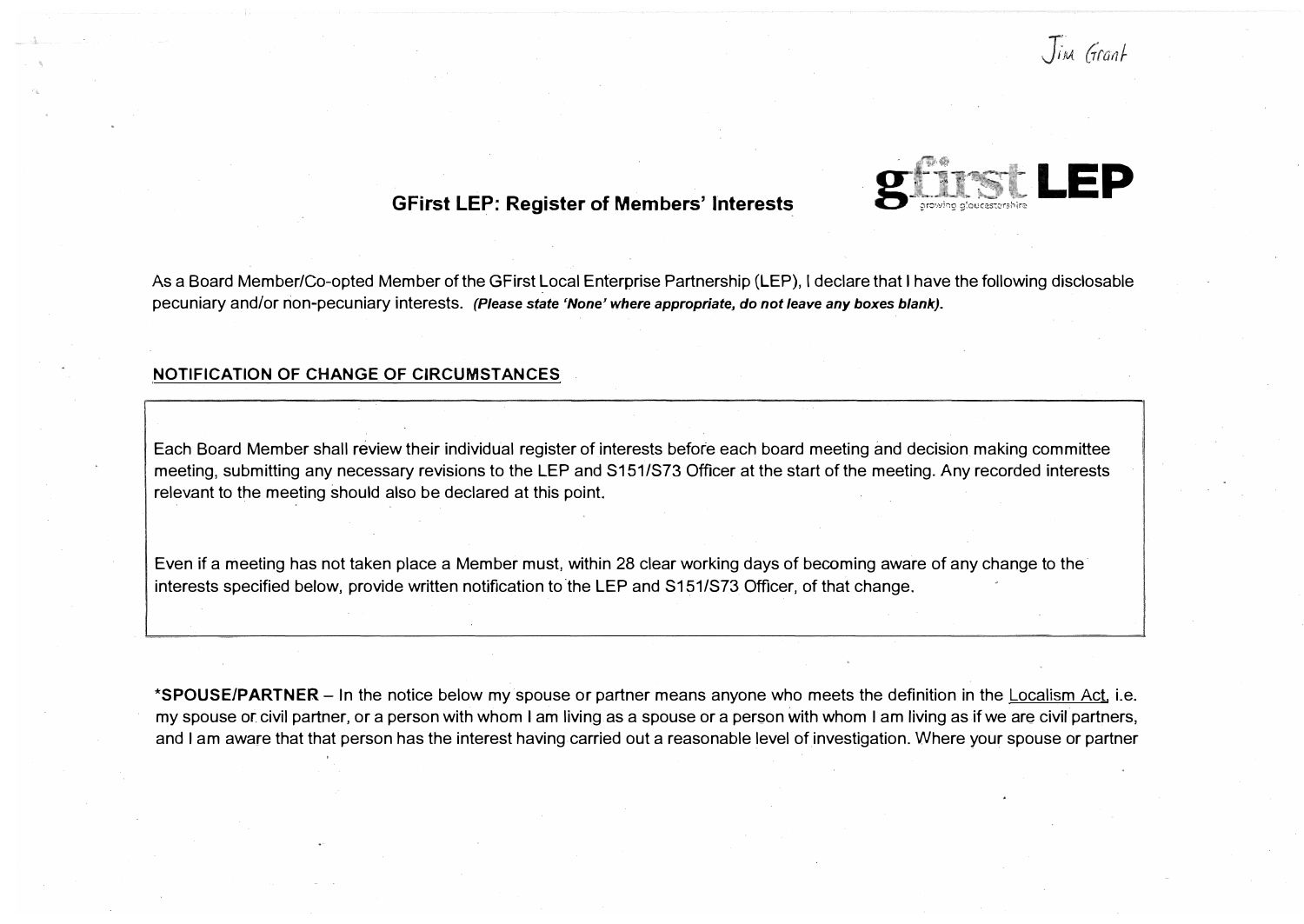has recently been involved in any activity which would have been declarable, this should be mentioned, with the date the activity ended.

| <b>SECTION 1</b> | ANY EMPLOYMENT, OFFICE, TRADE,<br><b>PROFESSION OR VOCATION</b><br><b>CARRIED ON FOR PROFIT OR GAIN</b>                                | <b>MYSELF</b>                                                | SPOUSE/PARTNER*                                    |
|------------------|----------------------------------------------------------------------------------------------------------------------------------------|--------------------------------------------------------------|----------------------------------------------------|
| 1.1              | Name of:                                                                                                                               | Jim Grant                                                    | DAWN PORTER<br>Romant<br>GCC (Adult Services)<br>К |
|                  | your employer(s)<br>$\circ$<br>any business carried on by you<br>$\circ$                                                               | <b>Cirencester College</b>                                   |                                                    |
|                  | any other role in which you receive<br>$\circ$<br>remuneration(this<br>includes<br>remunerated<br>roles<br>such<br>as<br>councillors). | Text book author.<br>Senior examiner AQA<br>Ofsted Inspector |                                                    |
| $1.2$            | Description of employment or business<br>activity.                                                                                     | 6 <sup>th</sup> form college- education                      | Adult services inc LLDD                            |
| 1.3              | The name of any firm in which you are a $ n/a $<br>partner.                                                                            |                                                              | n/a                                                |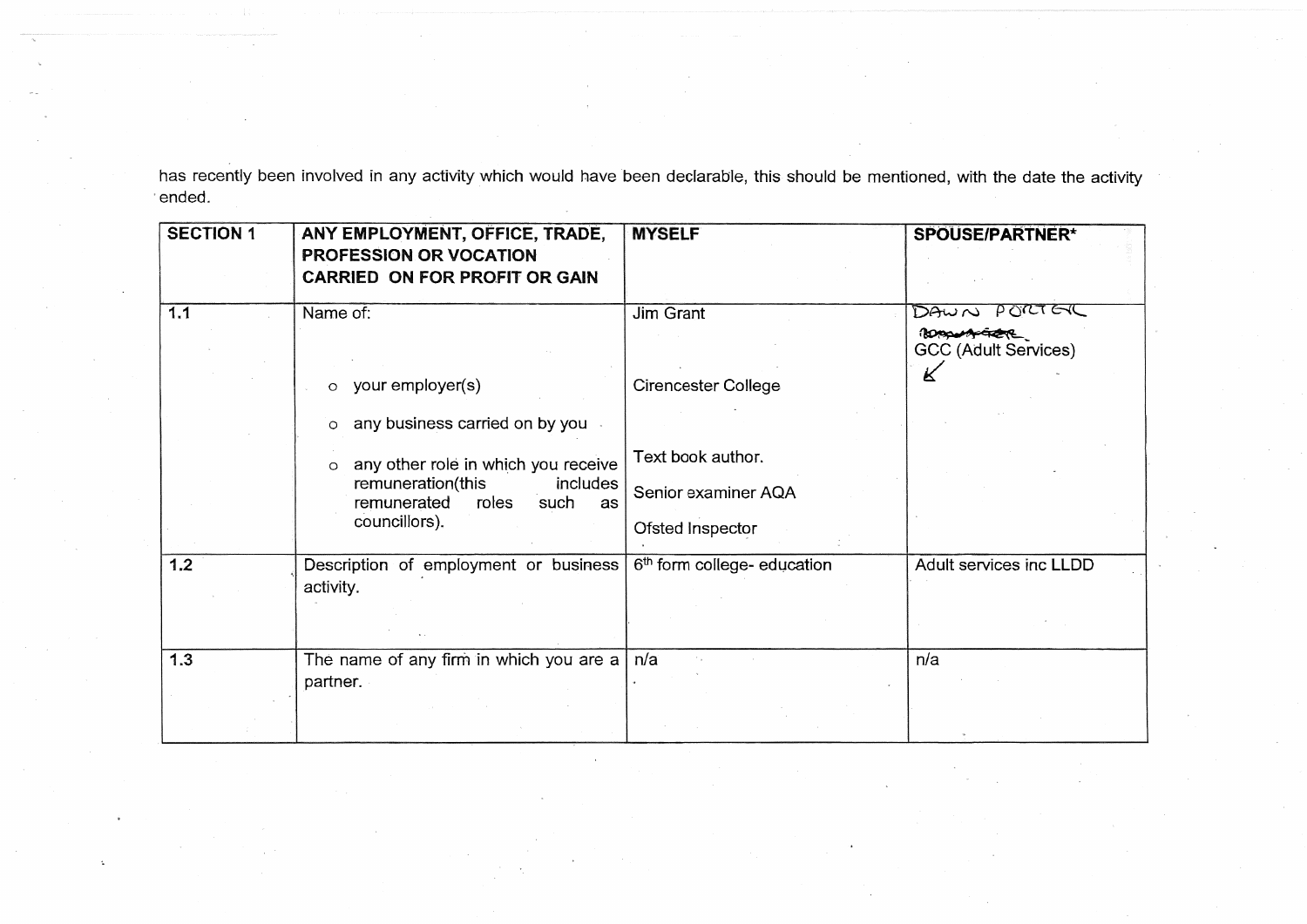| 1.4              | The name of any company for which you<br>are a remunerated director.                                                                                                | n/a           | n/a                   |
|------------------|---------------------------------------------------------------------------------------------------------------------------------------------------------------------|---------------|-----------------------|
| <b>SECTION 2</b> | <b>SPONSORSHIP</b>                                                                                                                                                  | <b>MYSELF</b> | <b>SPOUSE/PARTNER</b> |
|                  |                                                                                                                                                                     |               |                       |
| 2.1              | Any financial benefit obtained (other than<br>from the LEP) which is paid as a result of<br>carrying out duties as a Member.                                        | n/a           | n/a                   |
|                  | This includes any payment or financial<br>benefit from a Trade Union within the<br>meaning of the Trade Union and Labour<br>Relations (Consolidation) Act 1992 (a). |               |                       |
|                  |                                                                                                                                                                     |               |                       |
|                  |                                                                                                                                                                     |               |                       |
| <b>SECTION 3</b> | <b>CONTRACTS</b>                                                                                                                                                    | <b>MYSELF</b> | <b>SPOUSE/PARTNER</b> |
|                  | Any contract for goods, works or services<br>with the LEP which has not been fully<br>discharged by any organisation named at<br>1.1.                               | n/a           | None                  |

 $\sim$   $\sim$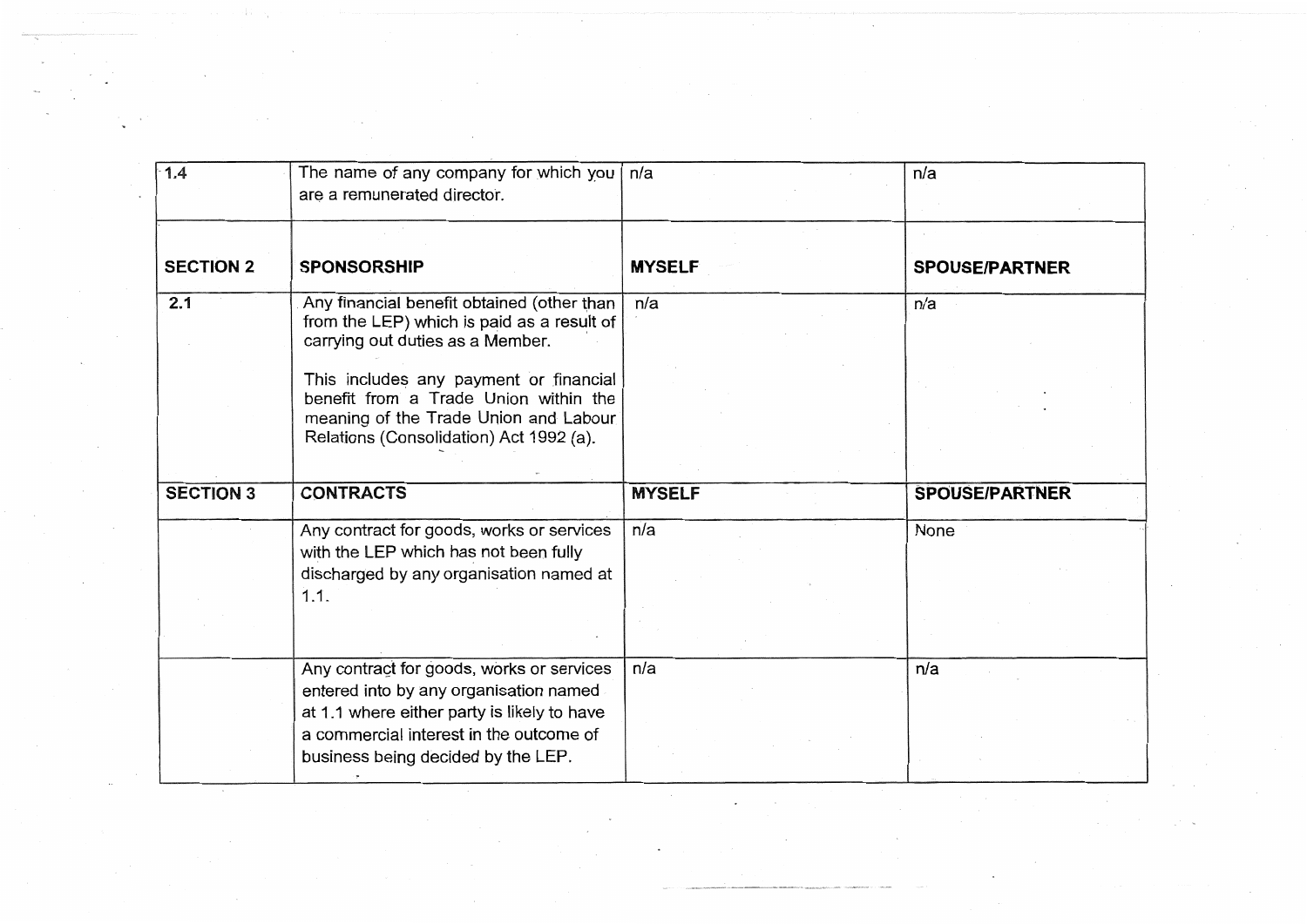| <b>SECTION 4</b> | <b>LAND OR PROPERTY</b>                                                                                                                                                                                                                                                                                                                                                            | <b>MYSELF</b>                                        | <b>SPOUSE/PARTNER</b> |
|------------------|------------------------------------------------------------------------------------------------------------------------------------------------------------------------------------------------------------------------------------------------------------------------------------------------------------------------------------------------------------------------------------|------------------------------------------------------|-----------------------|
|                  |                                                                                                                                                                                                                                                                                                                                                                                    |                                                      |                       |
|                  | Any interest you or any organisation<br>listed at 1.1 may have in land or property<br>which is likely to be affected by a<br>decision made by the LEP.                                                                                                                                                                                                                             | Only the College site. GL71XA                        | n/a                   |
|                  | This would include, within the area of the<br>LEP:<br>Any interest in any land in the LEP<br>$\circ$<br>areas, including your place(s) of<br>residency<br>Any tenancy where the landlord is<br>$\circ$<br>the LEP and the tenant is a body in<br>which the relevant person has an<br>interest<br>Any licence for a month or longer to<br>$\Omega$<br>occupy land owned by the LEP. | Own address 35 Victoria Road,<br>Cirencester, GL71ES |                       |
|                  | For property interests, please state the<br>first part of the postcode and the Local<br>Authority where the property resides. If                                                                                                                                                                                                                                                   |                                                      |                       |

 $\sim$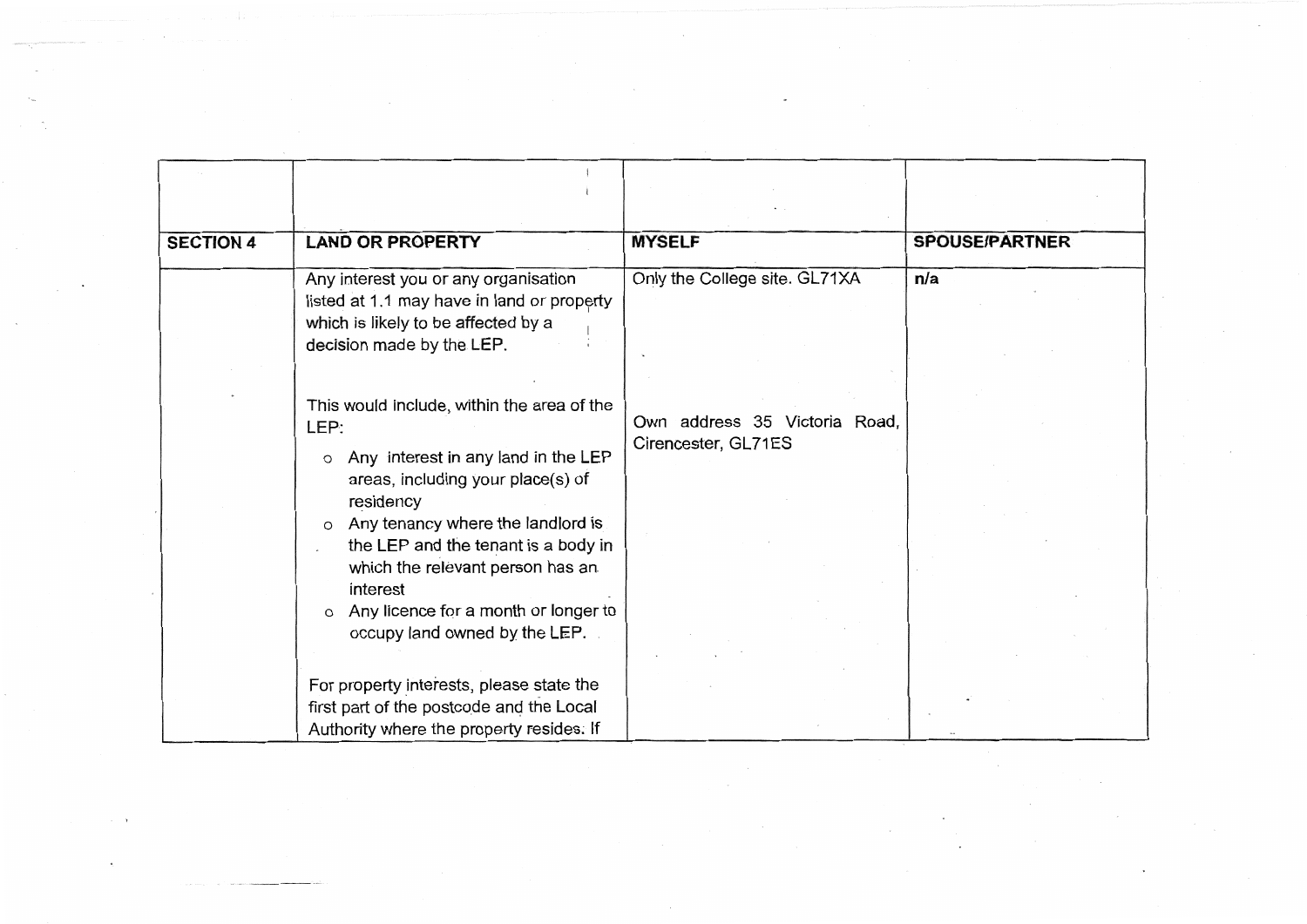|                  | you own/lease more than one property in                                                                                           |               |                       |
|------------------|-----------------------------------------------------------------------------------------------------------------------------------|---------------|-----------------------|
|                  | a single postcode area, please state this.                                                                                        |               |                       |
|                  |                                                                                                                                   |               |                       |
|                  |                                                                                                                                   |               |                       |
| <b>SECTION 5</b> | <b>SECURITIES</b>                                                                                                                 | <b>MYSELF</b> | <b>SPOUSE/PARTNER</b> |
| 5.1              | interest<br>of<br>in<br>securities<br>Any<br>an<br>organisation under 1.1 where:-                                                 | n/a           | n/a                   |
|                  | that body (to my knowledge) has a<br>(a)<br>place of business or land in the<br>area of the LEP; and                              |               |                       |
|                  |                                                                                                                                   |               |                       |
|                  | $either -$<br>(b)                                                                                                                 |               |                       |
|                  | the total nominal value of the<br>(i)<br>securities exceeds £25,000 or one<br>hundredth of the total issued share                 |               |                       |
|                  | capital of that body; or                                                                                                          |               |                       |
|                  | (ii) if the share capital of that body is of<br>more than one class, the total nominal<br>value of the shares of any one class in |               |                       |
|                  | which has an interest exceeds one                                                                                                 |               |                       |

 $\sim$   $\gamma_{\rm He}$ 

 $\sim$ 

 $\mathcal{F}^{\text{max}}_{\text{max}}$ 

 $\sim$ 

 $\sim$ 

 $\lambda$ 

 $\cdot$ 

 $\boldsymbol{\nu}$ 

 $\sim$ 

 $\sim$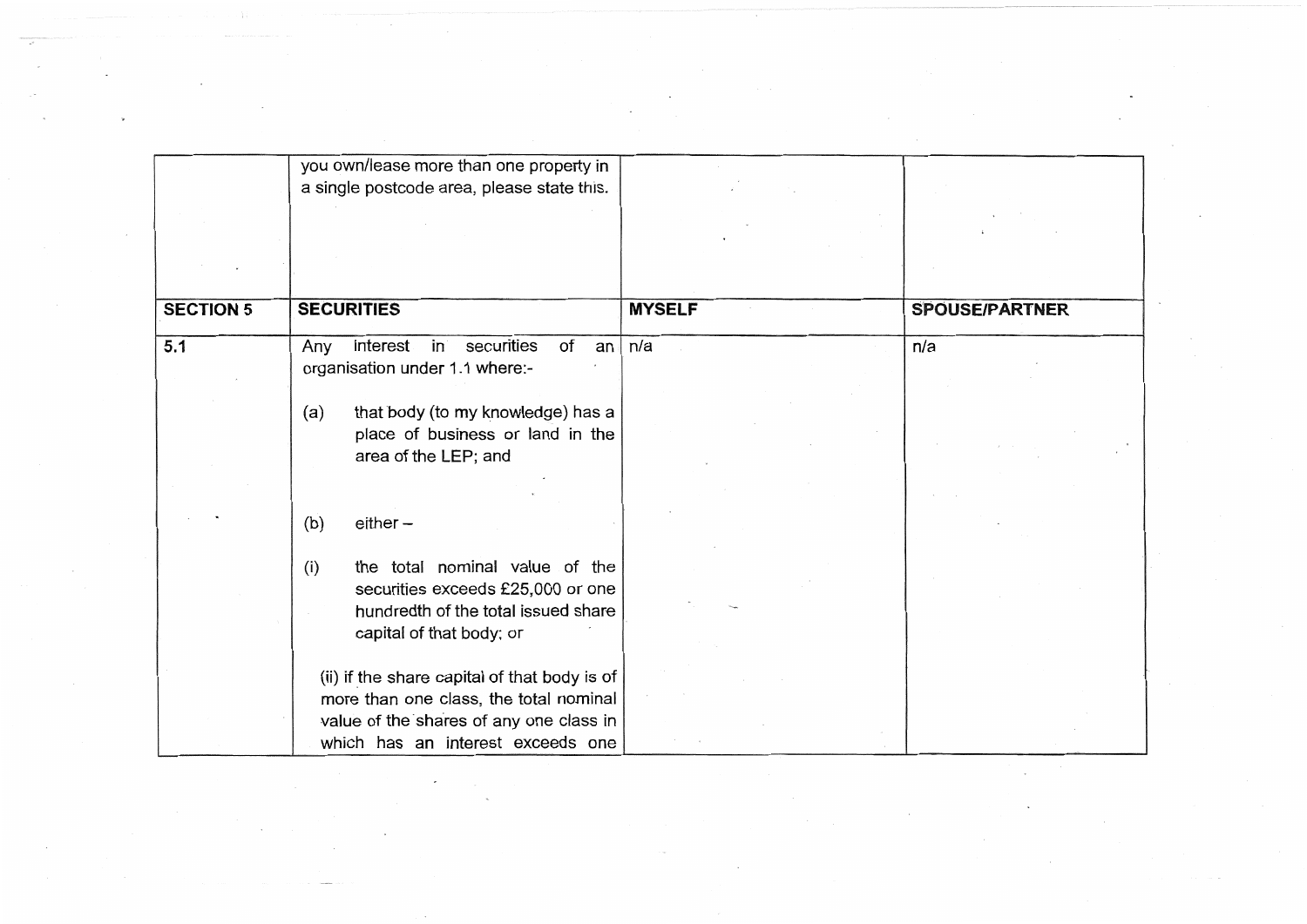|                  | hundredth of the total issued share<br>capital of that class.                                                    |               |                       |
|------------------|------------------------------------------------------------------------------------------------------------------|---------------|-----------------------|
| <b>SECTION 6</b> | <b>GIFTS AND HOSPITALITY</b>                                                                                     | <b>MYSELF</b> | <b>SPOUSE/PARTNER</b> |
|                  | Any gifts and/or hospitality received as a   n/a<br>result of membership of the LEP (above<br>the value of £50). |               | n/a                   |

#### **OTHER INTERESTS**

#### **Membership of Organisations**

I am a member of, or I am in a position of general control, a trustee of, or participate in the management of:

Any body to which I have been appointed or nominated by the LEP: 1.

 $n/a$ 

Ж

 $2^{\cdot}$ Any body exercising functions of a public nature (eg school governing body or another LEP):

Ma Menter of UCAS Cancil - Sixth Fam Colleges Representative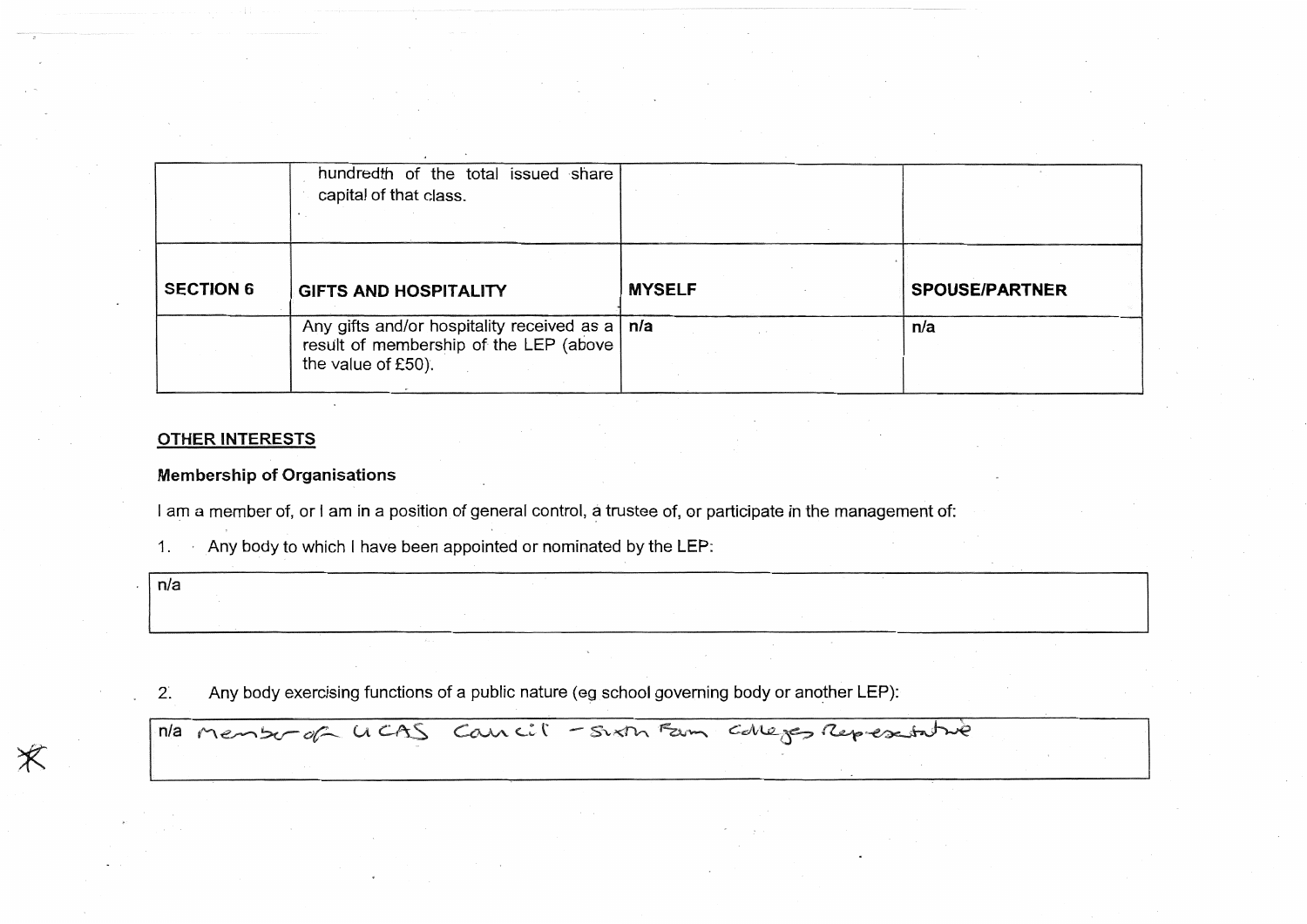$3.$ Any body directed to charitable purposes:

n/an/a

Any body, one of whose principal purposes includes the influence of public opinion or policy (including any political party or 4. trade union):

Membrof NUT.

Any local authority (please state any interests you hold as LA leaders/cabinet members for LA land, resources and the LA's  $5.$ commercial interests):

n/a

6. Any other interest which I hold which might reasonably be likely to be perceived as affecting my conduct or influencing my actions in relation to my role.

 $n/a$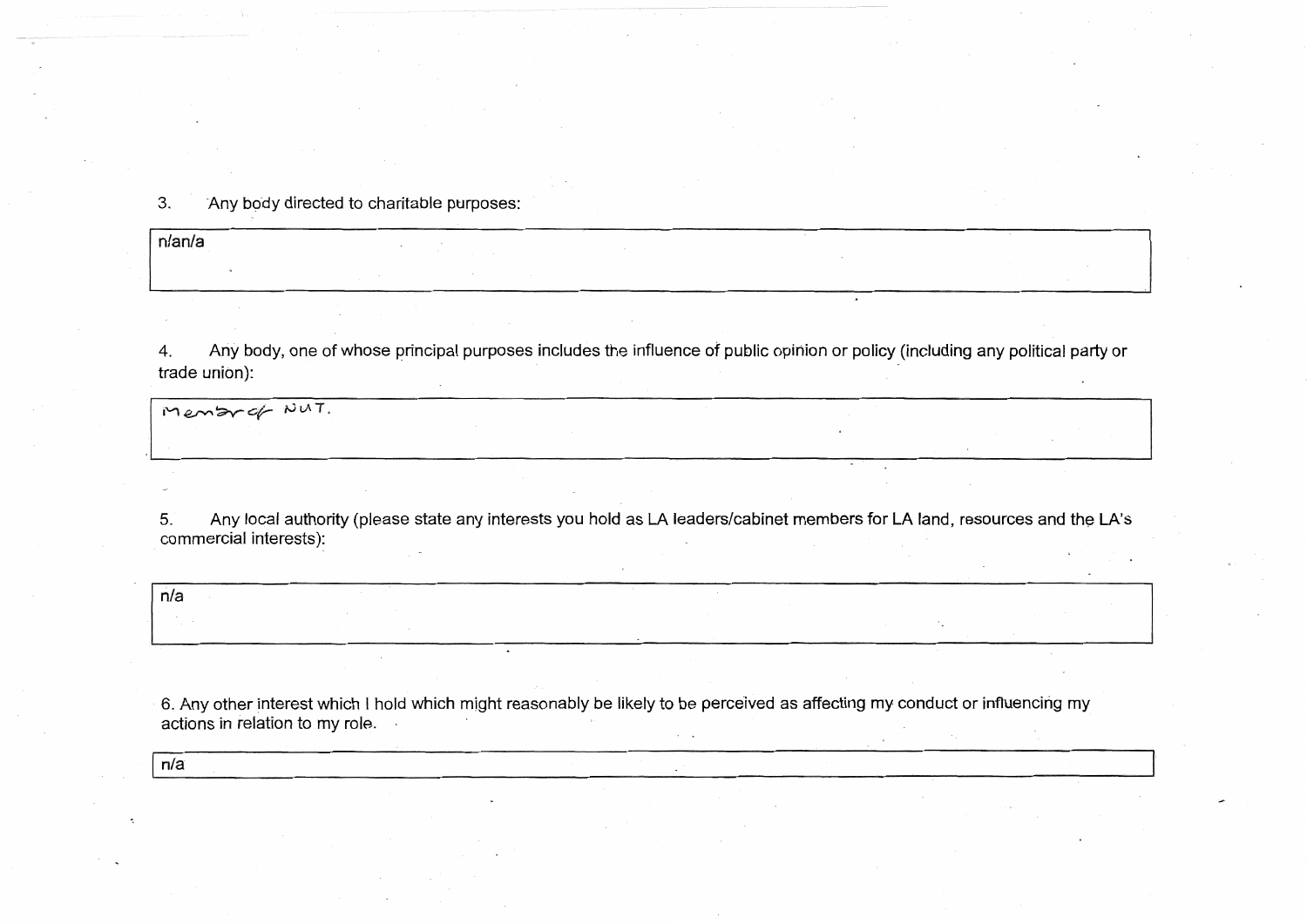# **MEMBER'S DECLARATION AND SIGNATURE**

I confirm that having carried out reasonable investigation, the information given above is a true and accurate record of my relevant interests, given in good faith and to the best of my knowledge;



### **RECEIPT BY LEP**

| Date received by the LEP |  |
|--------------------------|--|
|                          |  |